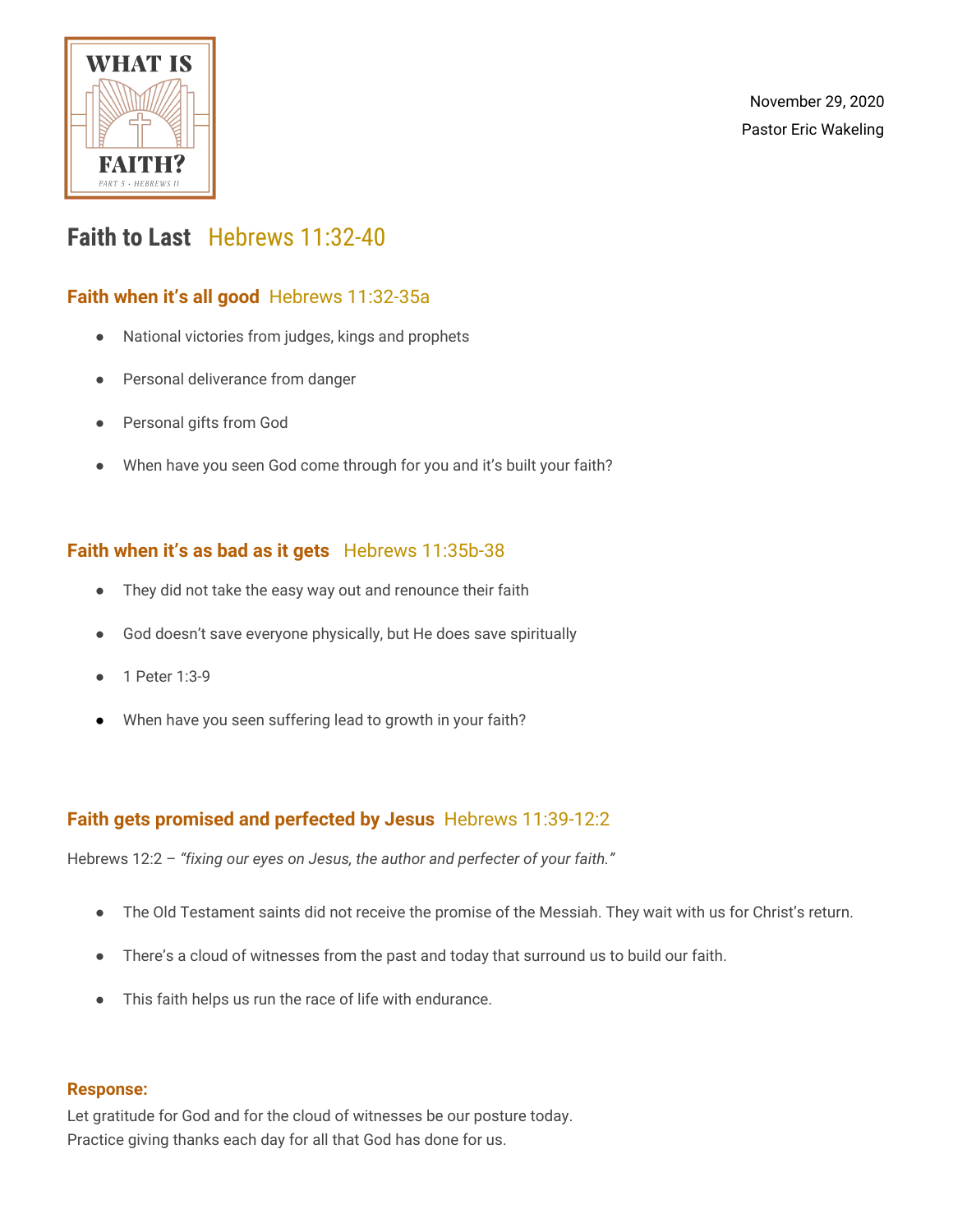# **DIGGING DEEPER**

**Hebrews 11:32-40**

# **Preparation**

If possible, find a quiet and comfortable place. Rid yourself of distractions such as your phone, television, school work, interruptions from others, etc. Open yourself to God and intend to learn from Him. *"Lord, here I am, I present myself to You. Open my heart to the truth of what is going on in my life."*

# **2** Read the Text: Hebrews 11:1; 32-40

Read the text a few times until you have a clear understanding of what the passage is saying.

# **Contemplate + Journal**

Spend time thinking about and journaling your thoughts to the following questions. If you meet with a LifeGroup, you can also share your responses with them and have a great discussion.

- What is a word or phrase the Lord impressed on you in this time? Meditate on that.
- Ask the Lord, "Lord, what is a time in my life where you showed me you were with me, where I felt comfort from you, and this built my faith?'
- Ask the Lord, "Lord, remind me of a time or season in my life where I was experiencing pain, trial, and.or desolation. God, where were you in this season and how did it help build my faith?"
- How and what do you feel? Is there a specific situation in your life that relates to this passage today? Pray through this for a moment.

# **Praise + Worship**

Worship is an act or mindset shift that realigns us to the reality of who God is. Find this song on Spotify, YouTube, AppleMusic, etc. and the lyrics if you would like to read or sing along. Make this song your prayer and declaration of praise and worship as you hear truths being sung over you. Allow the Lord to minister to your heart in this time. **Song Recommendation: "Yes & [Amen](https://www.youtube.com/watch?v=v6nVlG_d3CQ)" by Housefires**

#### 6 **Closing Prayer**

Spend some time in prayer. Whether it is simply sitting in God's loving presence, expressing thankfulness and gratitude, and/or offering up supplication, pray what is on your heart in this time.

# **Blessing**

As you go throughout your life, may you know that God's presence is near. He is with you in trial and in joy, in pain and in comfort. May you have the patience toward all that is unsolved in your heart as you trust in our faithful God.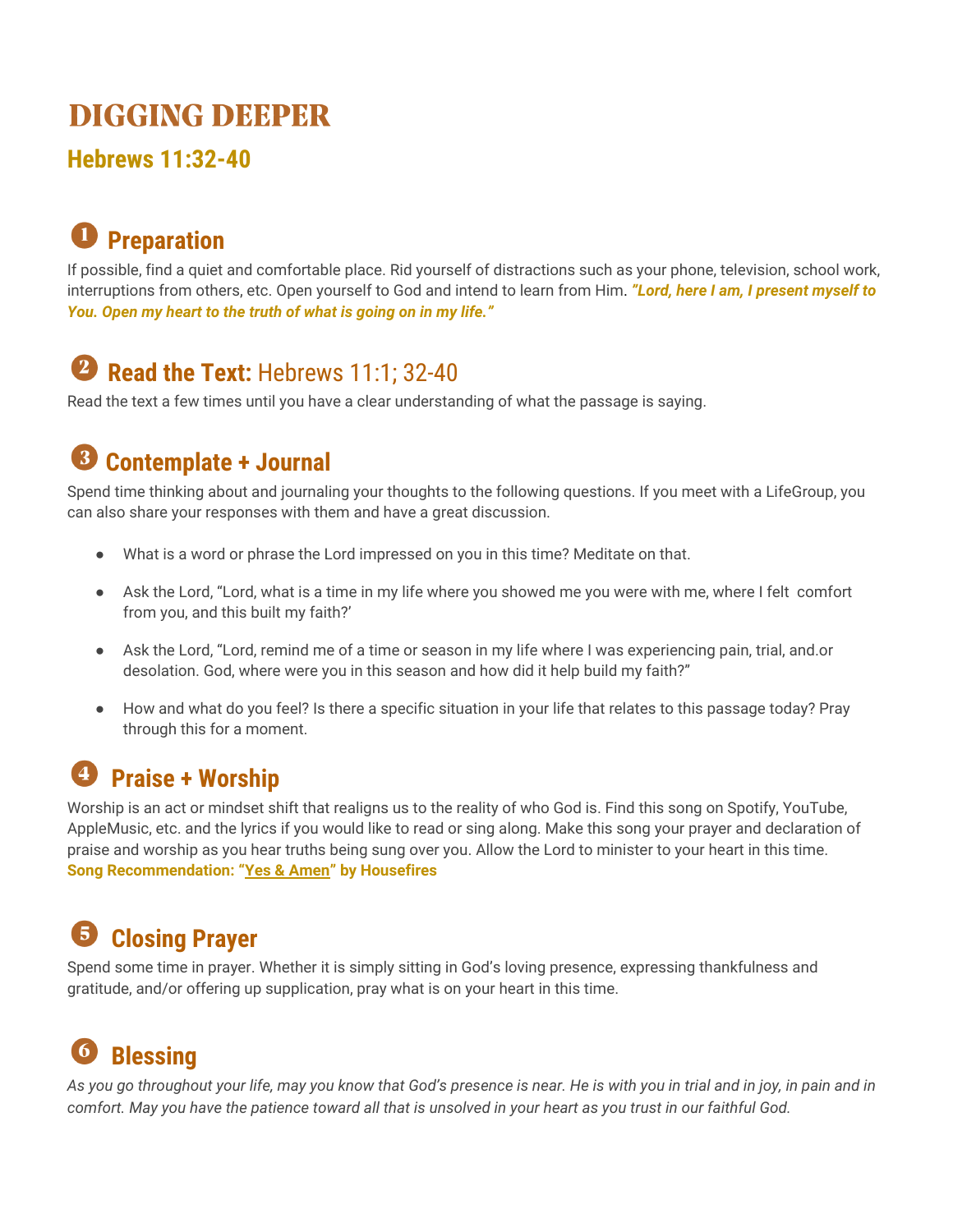# **NEXT STEPS**

**Your Response Today:** Do you want to take a next step in your faith, ask for prayer, or learn more about following Jesus? Take a moment to fill out our online connection card by texting **"Card"** to **970-00**

**Connect in a LifeGroup:** Grow in community together with others from Calvary. There are groups meeting online, as well as smaller off-campus groups meeting in-person. Browse groups to join, or consider helping to start a new group by filling out the Leader Interest Form at **calvarylife.org/groups**

**Discover More:** Learn about ways you can connect to life at Calvary including weekly pastoral updates and online events, find resources to receive care and help through this season, and discover how we are reaching out with the good news of Jesus locally and globally at **CalvaryLife.org**

## **RESOURCES**

**Connect Online Midweek:** Engage with life at Calvary each day of the week through livestream and on-demand content, plus social media posts by following us on Facebook and Instagram **@calvarylife**

**Family Activities:** Find ways to help your kids grow through fun activities to build their faith each Sunday and throughout the week with great resources provided by Calvary Town at **calvarylife.org/town**

**Find Help or Give Help:** Do you need assistance or encouragement in this season? Or, do you want to get involved and be available to help others in need? Find ways to receive help or give help at **calvarylife.org/help**

**Ways to Give:** Your generosity and faithfulness is making a difference locally and globally! You can give today using the Offering Boxes available by the doors in the Worship Center and Chapel, or give online at **calvarylife.org/give**

# **SONG LYRICS**

### **Who You Say I Am**

Who am I that the highest King would welcome me I was lost but He brought me in Oh His love for me, Oh His love for me Free at last He has ransomed me His grace runs deep While I was a slave to sin Jesus died for me, Yes He died for me

*Chorus 1:* Who the Son sets free Oh is free indeed, I'm a child of God, Yes I am *Chorus 2:* In my Father's house There's a place for me, I'm a child of God Yes I am *Bridge:* I am chosen not forsaken I am who You say I am, You are for me not against me I am who You say I am

Ben Fielding |Reuben Morgan | © 2017 Hillsong Music Publishing CCLI License # 342334

### **All Creatures of Our God and King**

All creatures of our God and King, Lift up your voice and with us sing, O praise Him, Alleluia Thou burning sun with golden beam, Thou silver moon with softer gleam, O praise Him, O praise Him, Alleluia (x3)

Let all things their Creator bless, And worship Him in humbleness, O praise Him alleluia Praise praise the Father praise the Son And praise the Spirit Three in One, O praise Him, O praise Him, Alleluia (x3)

All the redeemed washed by His blood, Come and rejoice in His great love O praise Him alleluia Christ has defeated every sin Cast all your burdens now on Him, O praise Him, O praise Him, Alleluia (x3)

He shall return in pow'r to reign, Heaven and earth will join to say, O praise Him alleluia Then who shall fall on bended knee? All creatures of our God and King, O praise Him, O praise Him, Alleluia (x3)